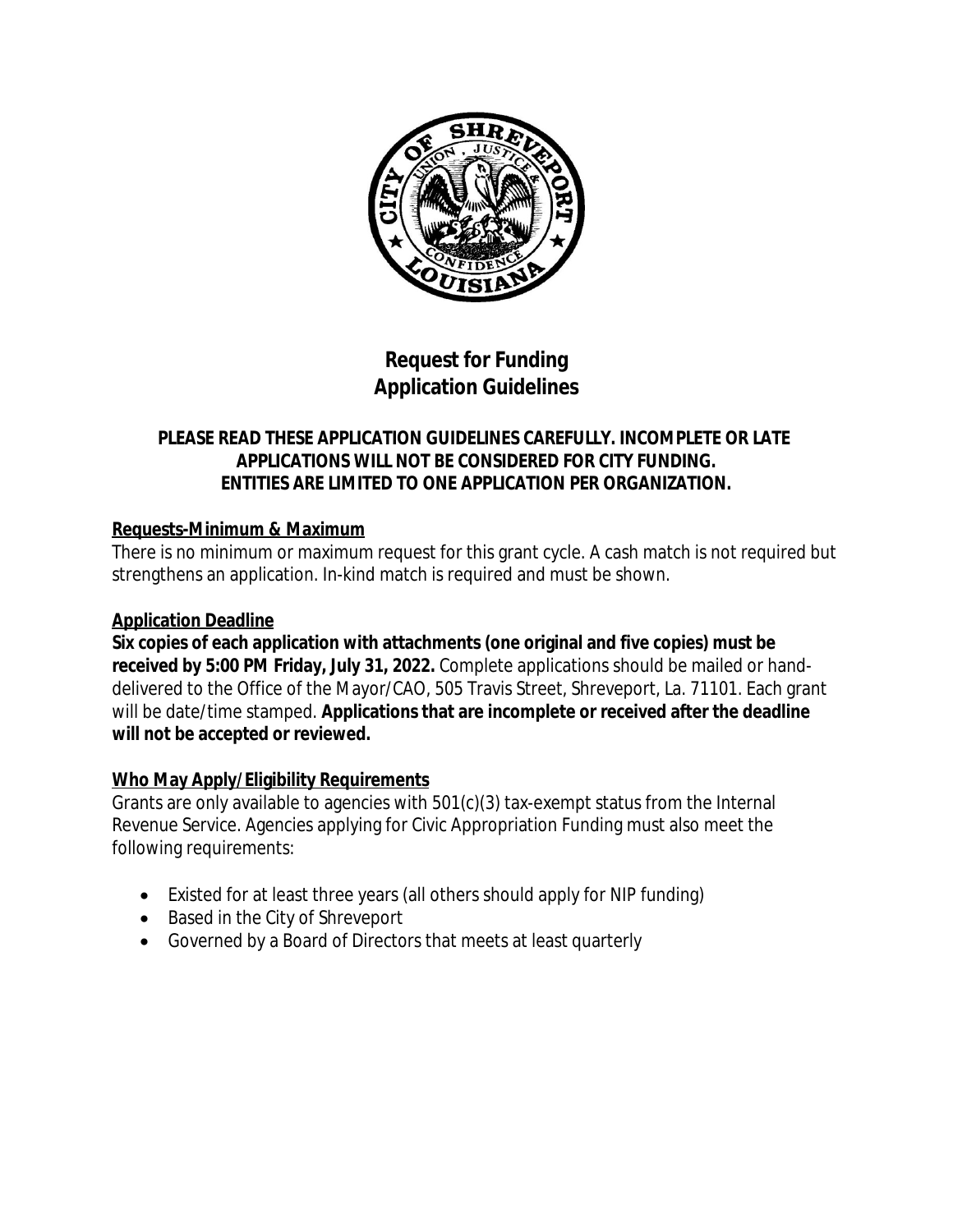## **Attachments to Include with the Application**

- Articles of Incorporation
- Current Certificate of Good Standing from the Secretary of State
- Letter Demonstrating non- profit 501(c)(3) status of the Federal Tax Code
- List of the agency's Board of Directors
- Budget for the specific program that the City is being requested to fund.
- Annual Budget adopted by the Board of Directors. This budget should clearly state if your organization is already receiving or has been approved for any other funding from the City of Shreveport.
- Financial Statement (audit or IRS Form 990) for agencies with annual budgets of \$25,000 or more
- Bylaws of the Agency
- Statement indicating if city funding will be used to match a federal, state or foundation grant. (This should specify if cash is on hand or is part of a pending request.)
- Signed statement certifying that all information is correct to the best of your knowledge

## **Evaluation Criteria**

**30%** Purpose of Grant: Goal of the program/project, description of the program/project. Inkind and cash matched/donations.

**50%** Need & Impact: Description of need for services/program or project, expected outcomes, information stating program or project is not duplicated elsewhere, need for City of Shreveport to provide program/project.

**20%** Administration & Budget: How requested funds will be spent, evaluation process to measure success of program/project, qualifications & experience of staff.

## **Ineligible Expenses**

- Capital expenditures
- Administration costs that are more than 15% of the organization's request to the City of Shreveport
- Deficit reduction
- Costs Incurred before the effective date of the contract or after the grant period ends
- Competitions, fundraisers, pageants or hospitality costs
- Individuals
- Operational costs
- Administrative costs not associated with the project

## **Grant Writing Tips**